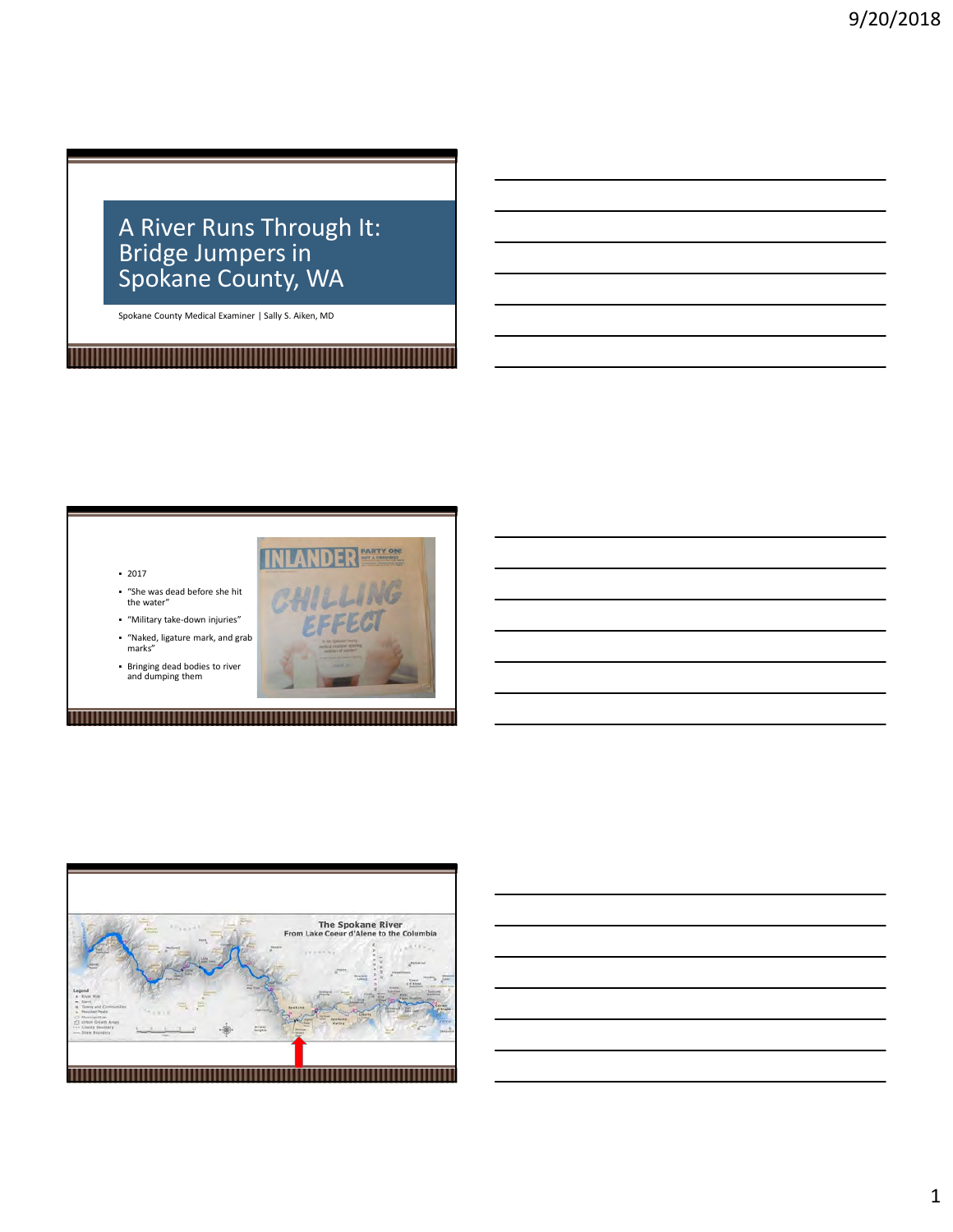

| <u> 1989 - Johann Stoff, amerikansk fotograf (d. 1989)</u>                                                            |  |  |
|-----------------------------------------------------------------------------------------------------------------------|--|--|
|                                                                                                                       |  |  |
| <u> 1989 - Andrea Santa Andrea Andrea Andrea Andrea Andrea Andrea Andrea Andrea Andrea Andrea Andrea Andrea Andr</u>  |  |  |
| <u> 1989 - Johann Stoff, deutscher Stoff, der Stoff, der Stoff, der Stoff, der Stoff, der Stoff, der Stoff, der S</u> |  |  |
|                                                                                                                       |  |  |



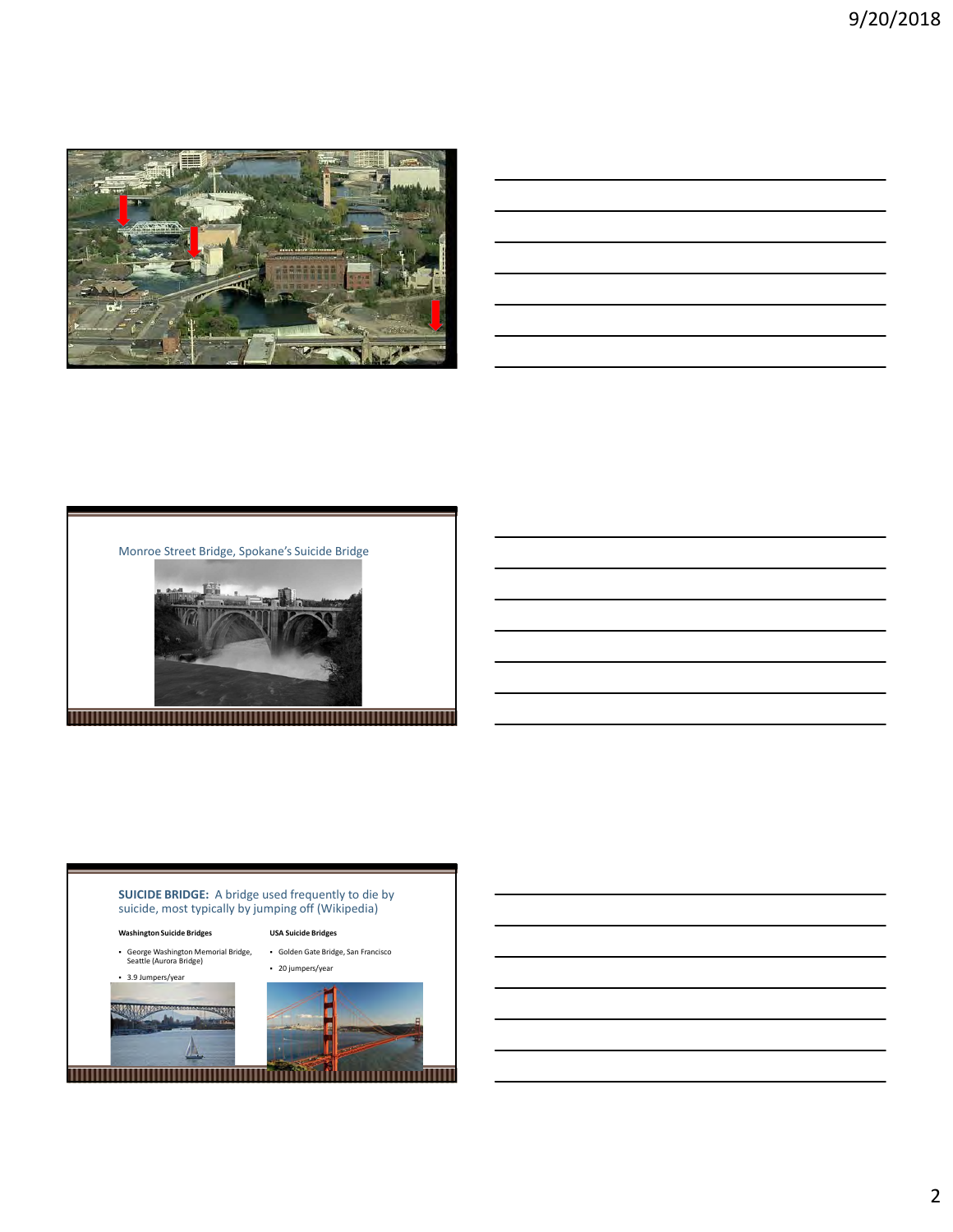



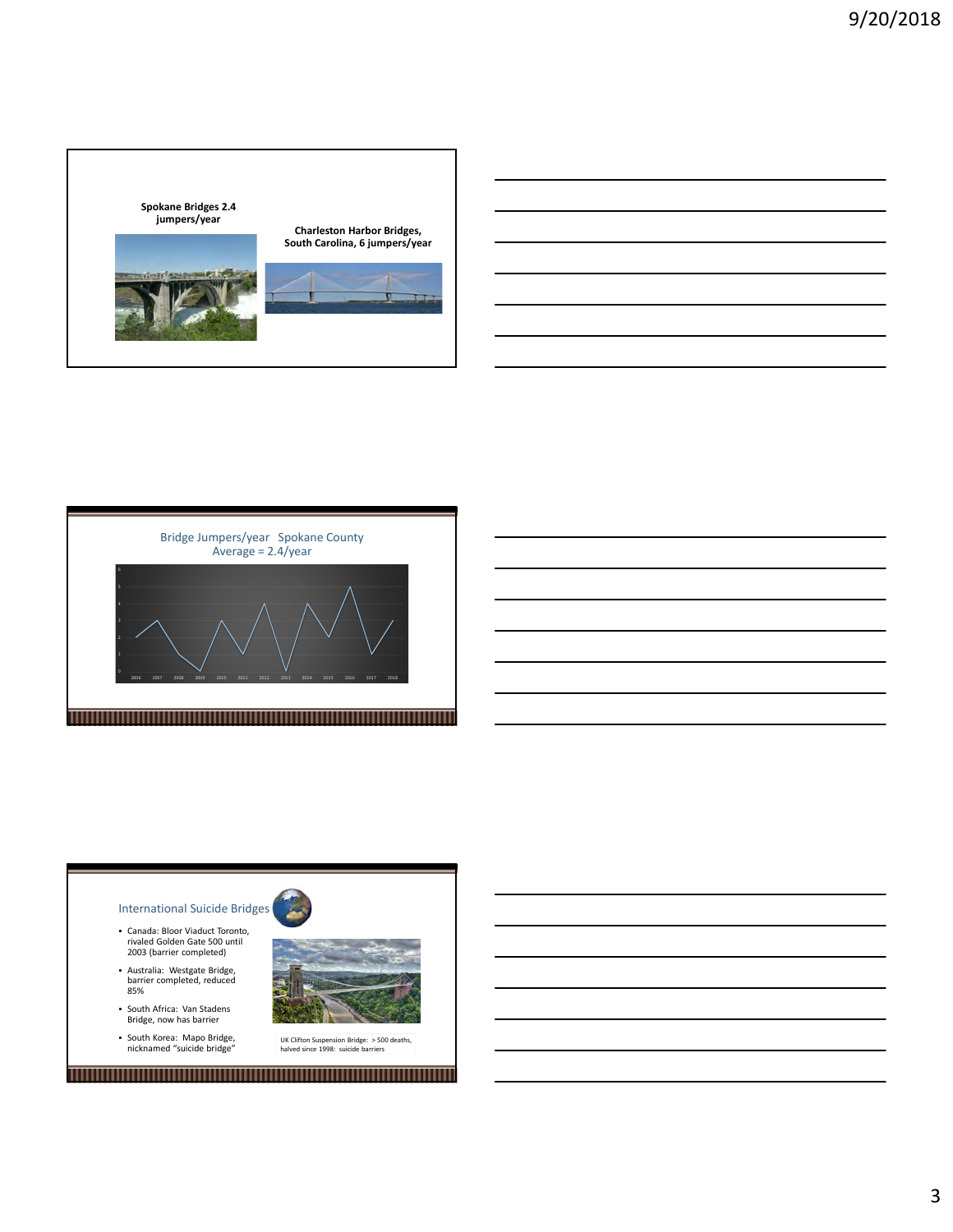#### Why do jumpers choose a "Suicide Bridge"

- "I was attracted to the bridge—an affinity between me, the Golden Gate Bridge and death—there is a kind of form to it, a certain grace and beauty."
- 4/6 said they would not have used any other method or bridge
- One associated the Golden Gate Bridge with entering "golden doors" into a new spiritual realm
- Easy and a sure thing. Notorious fame of the bridge, easy access

# <u> 1999 - An Dùbhlachd ann an Dùbhad ann an Dùbhad ann an Dùbhad ann an Dùbhlachd ann an Dùbhlachd ann an Dùbhlachd ann an Dùbhlachd ann an Dùbhlachd ann an Dùbhlachd ann an Dùbhlachd ann an Dùbhlachd ann an Dùbhlachd ann a</u>



Christensen A. The Influence of Behavior on Freefall Injury Patterns: Possible Implications for Forensic Anthropological Investigations. J Forensic Sci 2004:49(1):5-10

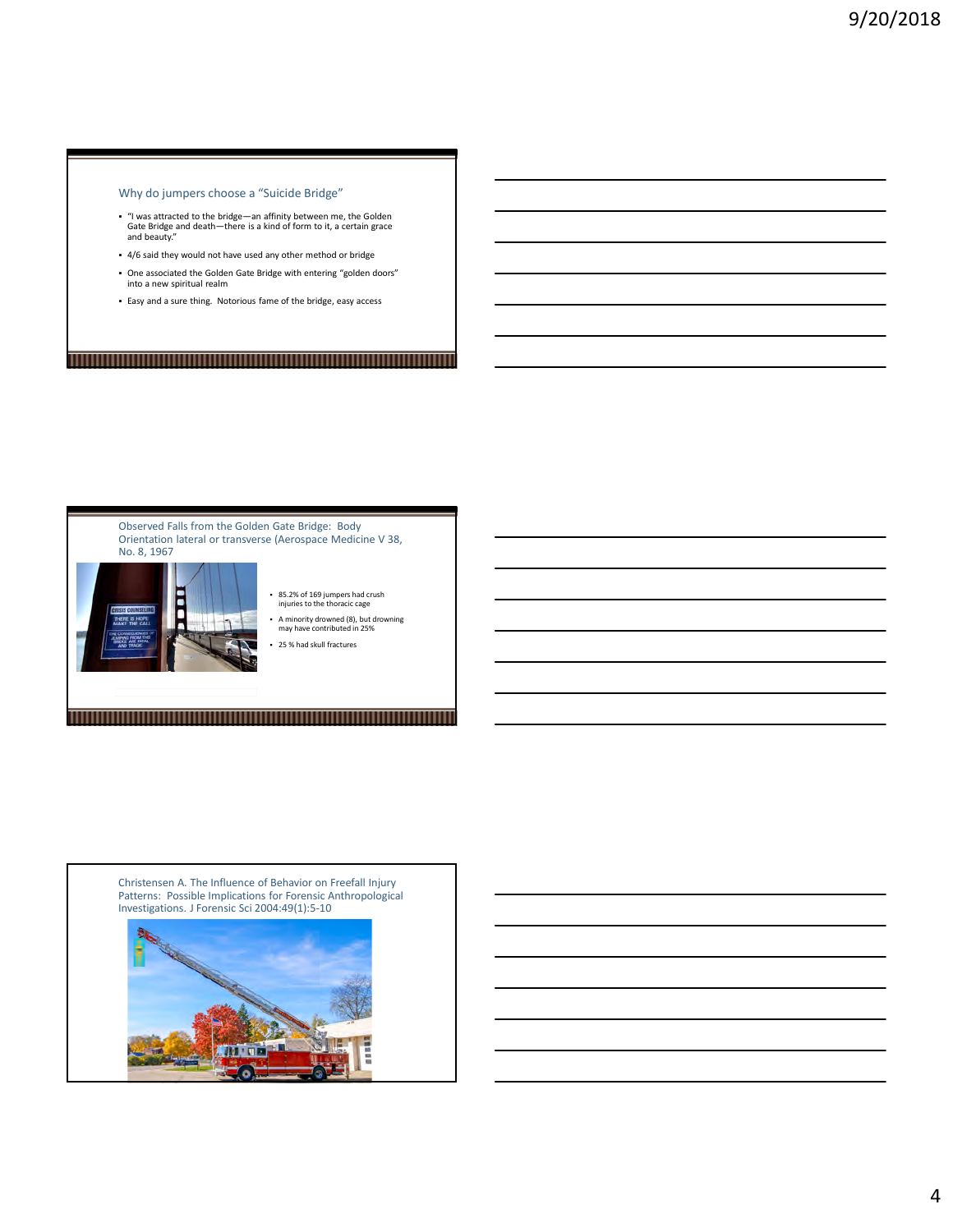

|                                       |                                                       | horizontally<br>horizontally | - 3/3 dropped feet first, landed<br>- 3/3 dropped horizontally,<br>landed horizontally<br>- 3/3 dropped head first, landed |  |  |  |  |
|---------------------------------------|-------------------------------------------------------|------------------------------|----------------------------------------------------------------------------------------------------------------------------|--|--|--|--|
|                                       |                                                       |                              |                                                                                                                            |  |  |  |  |
|                                       |                                                       |                              |                                                                                                                            |  |  |  |  |
| <b>Bridge</b>                         | <b>Impact Velocities</b><br><b>Height to</b><br>Water | Impact<br>Velocity           | Velocity<br>corrected for                                                                                                  |  |  |  |  |
| Golden Gate<br>Bridge                 | 260-261 feet                                          | 87 mph                       | drag<br>74-75 mph                                                                                                          |  |  |  |  |
| Aurora Bridge<br>Charleston<br>Harbor | 164 feet<br>155-186 feet                              | 70 mph<br>68-74 mph          |                                                                                                                            |  |  |  |  |
| Bridges<br>Brooklyn<br>Bridge         | 134-160 feet                                          | 62-69 mph                    |                                                                                                                            |  |  |  |  |
| Monroe<br>Street Bridge               | 135 feet                                              | 63 mph                       | 56 mph                                                                                                                     |  |  |  |  |

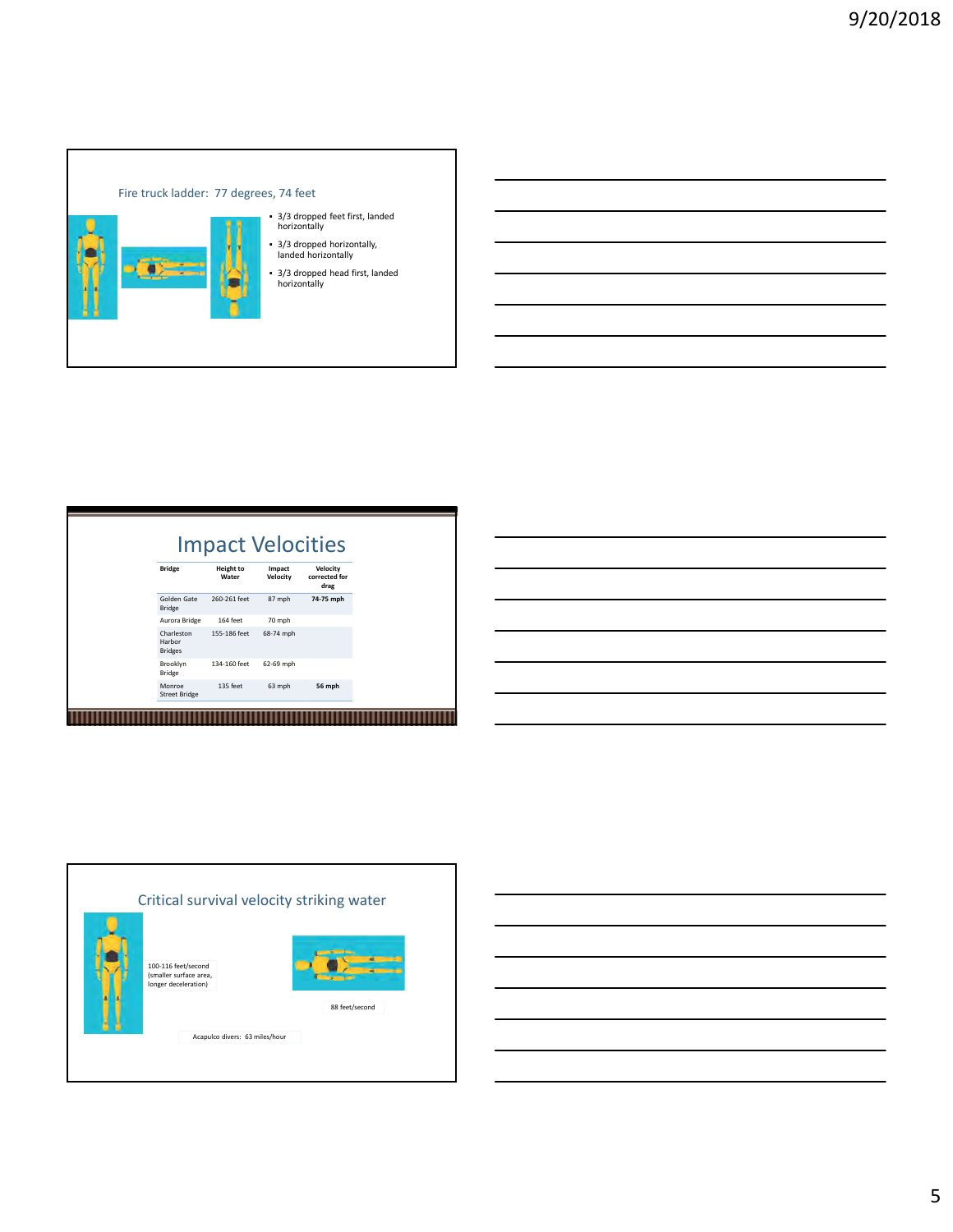

Rib fractures are a common hallmark of bridge jumpers with velocities over 63 mph

Abel SM, Ramsey S. Patterns of<br>skeletal trauma in suicidal bridge<br>jumpers: A retrospective study<br>from the southeastern United<br>State. For Sci Int 2013;231:399e1-<br>399 e5 399.e5

Spokane Bridge Jumpers: 2007-2018 (11 years) Manner: SuicideTotal deaths 29  $12$ struck shore or water<6"  $17$ struck water witnessed or videotaped  $13$  $\overline{9}$ Monroe Street Bridge <u> 1989 - Andrea Stadt Britain, fransk politik (f. 1989)</u>



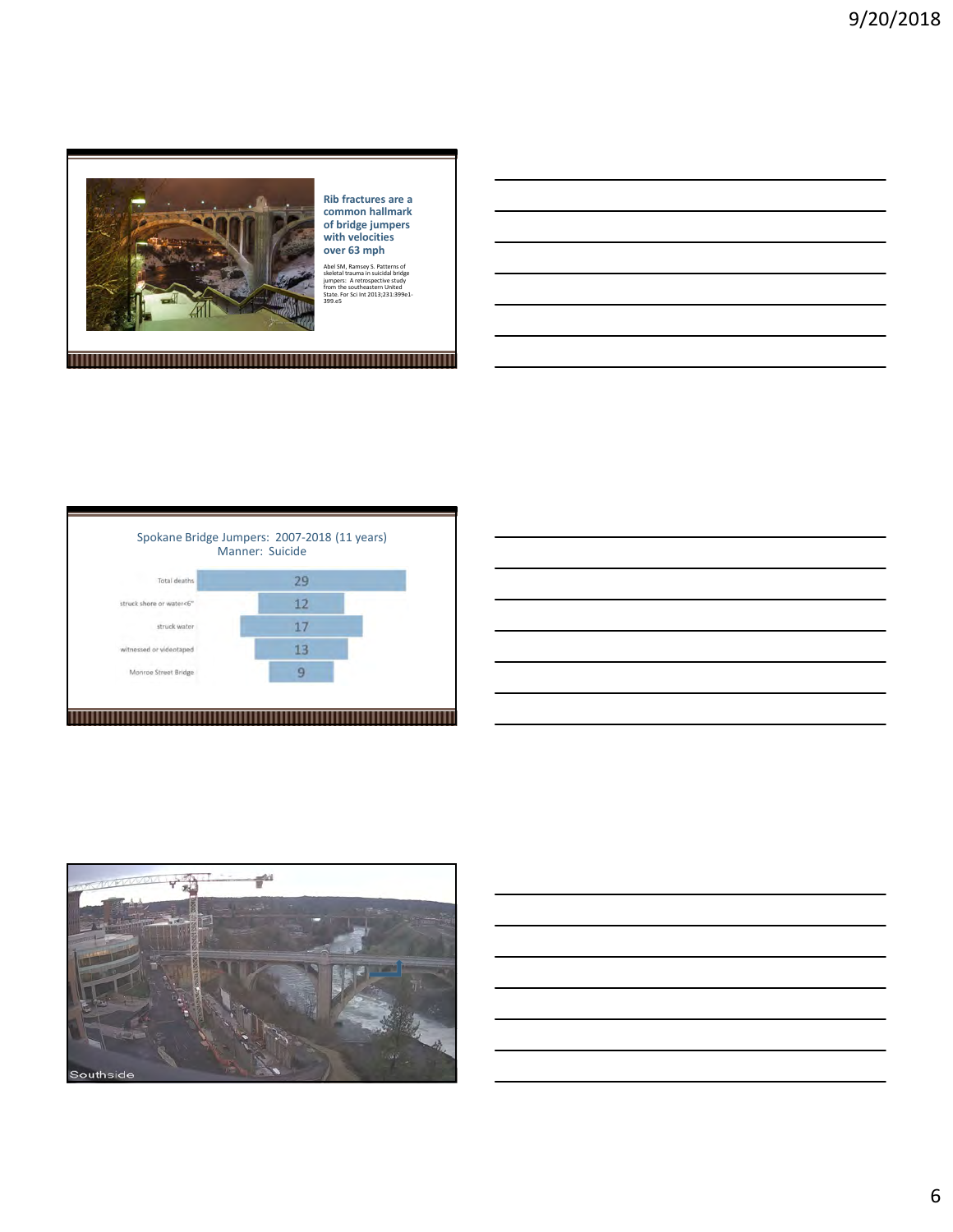#### Time to Discovery of 13 Witnessed/video-recorded jumpers

- Time to discovery of the body ranged from immediate to 10 days. Most found within hours
- 2 jumped after dark, both found the next day 2 found close to the bridge. 11 were 40- 6,000 yards from bridge
- Poor correlation between river flow volume (cubic feet/sec) and both time to discovery, and distance of travel
- River has currents, eddies, debris, obstacles



#### INJURIES IN BRIDGE JUMPERS LANDING IN WATER

- 
- 
- 14% extremity fractures
- 77% multiple trauma 30% head or face trauma
- No skull fractures, 24% SAH
- 12% drowning as cause of death

#### Golden Gate Bridge (J of Trauma;21:612) Charleston Harbor Bridges (For Sci Int 2013; 231)

- **87% Chest organ injuries 187% trauma to chest or abdomen** and the chest or abdomen and the chest or abdomen and the chest or abdomen and the chest or abdomen and the chest or abdomen and the chest or abdomen and the chest
- 84% abdominal injuries 15-18 % extremity fractures
	- 56% multiple trauma
	- 67% drowned
	-

# <u> 1989 - Andrea Stadt Britain, fransk politik (f. 1989)</u>

#### 13 witnessed/videotaped jumpers Spokane

- 13/13 jumpers had injuries
- 8/13 or 61% had rib fractures
- 7/9 (78%) who jumped from Monroe street bridge had rib fractures, lung contusions common
- One extremity fracture, two with spine fractures
- Skin contusions frequent Drowning caused or contributed in 100%
- 
- Hypothermia

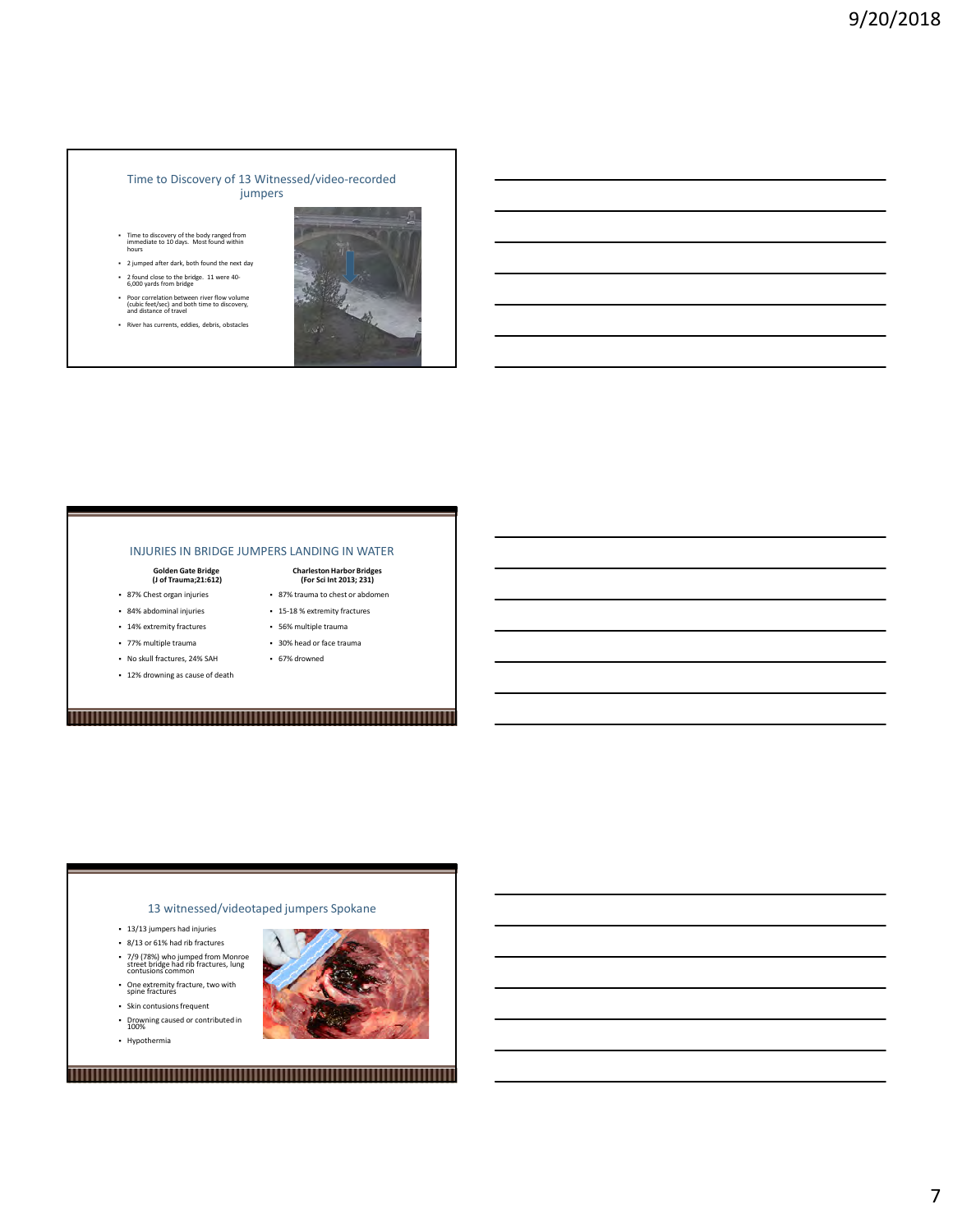## Sally S. Aiken MD Former Career Lifeguard In the good old swimmin' pool





#### Loss of Clothing in witnessed/videotaped Spokane **Fig.** The setting of  $\sim$ bridge jumpers landing in water

- 6/13 had loss of clothing 2 others had extensively torn pants
	- One who lost clothing from the and the state of the state of the state of the state of the state of the stat<br>upper body, had pants down around an around ankles
	- One lost all clothing
	- In some witnessed jumps, clothing re-surfaced before jumper

<u> 1989 - Andrea Stadt Britain, fransk politik (f. 1989)</u>